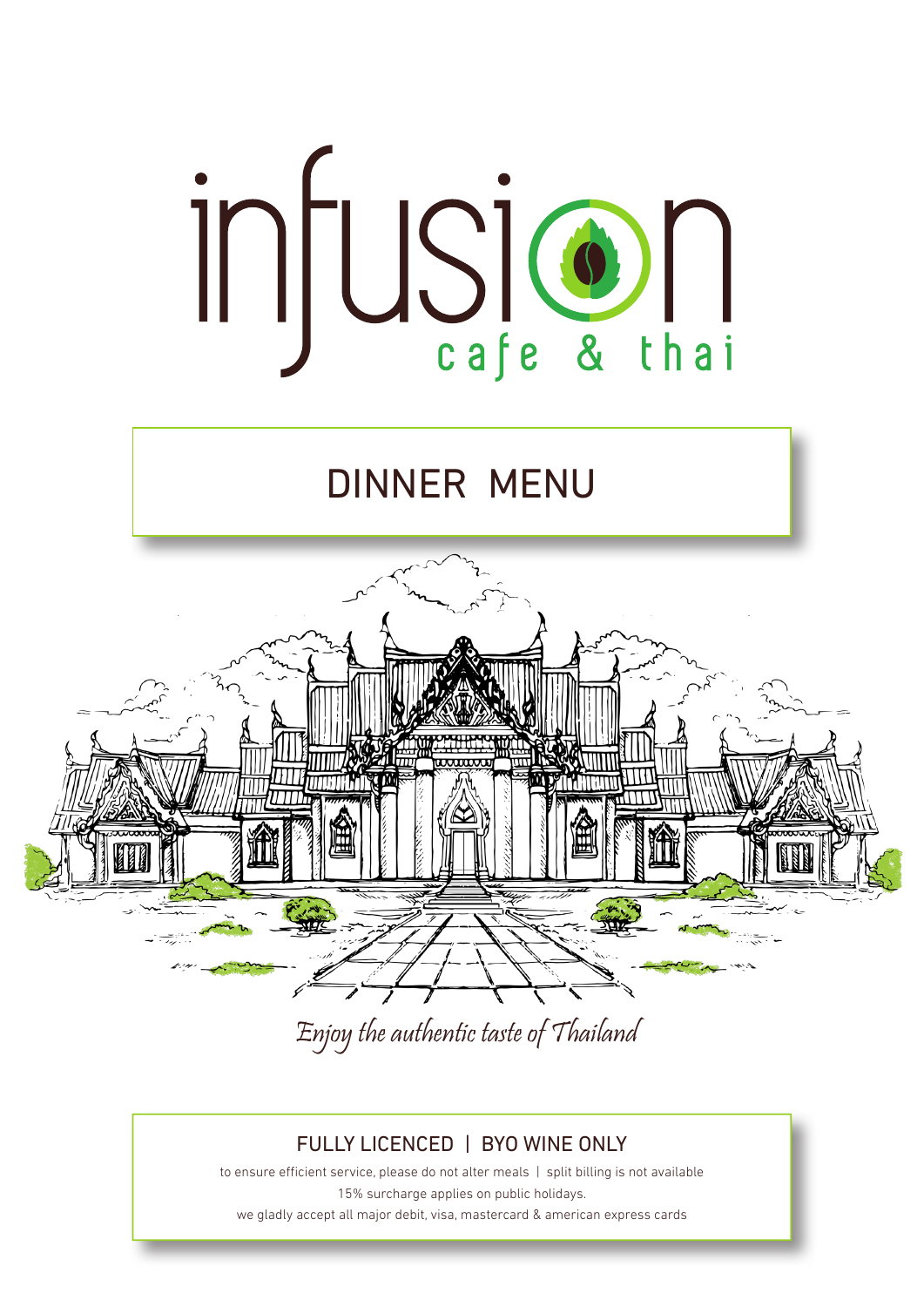## entrée soup

| fish cakes $ $ 4pcs<br>marinated fish blended with mint & thai herbs<br>served with our sweet chilli sauce                                                  | 9  |
|-------------------------------------------------------------------------------------------------------------------------------------------------------------|----|
| golden fried tofu   6pcs $(v, vg)$<br>served with our house made tamarind sauce                                                                             | 9  |
| spring rolls (chicken or vegetable)   4pcs<br>house made with mixed vegetables, vermicelli<br>noodles wrapped in thin pastry with our sweet<br>chilli sauce | 10 |
| prawn & crab netted rolls   4pcs<br>crispy netted rice paper filled with prawn & crab<br>meat served with our sweet chilli sauce                            | 10 |
| money bags $ $ 4pcs<br>house made, stir-fried pork, vegetables and<br>coconut wrapped in thin pastry served with sweet<br>chilli sauce                      | 10 |
| crispy chicken wings $ $ 3pcs<br>with your choice of a spicy or sweet chilli dipping<br>sauce                                                               | 10 |
| satay chicken skewers   3pcs<br>marinated & grilled chicken, served with our<br>house made satay and with cucumber dipping<br>sauce                         | 12 |
| coconut prawns $\vert$ 4 pcs<br>marinated king prawns crumbed in panko and<br>coconut with our sweet chilli sauce                                           | 14 |
| salt & pepper squid<br>crispy tender pieces of squid topped with fresh<br>shallots, served with a spicy or sweet chilli<br>dipping sauce                    | 14 |
| salt & pepper soft shell crab<br>cripsy battered soft shell crab with sweet chilli<br>sauce                                                                 | 16 |

#### gluten free | gf vegan | vg vegetarian | v option | o

| choose from:   | sml lrg |    |
|----------------|---------|----|
| tofu   chicken | 1 N     | 20 |
| prawn          | 14      | 24 |
| seafood        |         | 26 |

#### tom yum *(gf, vo, vgo)*

traditional sour & spicy soup with kaffir lime leaves, lemongrass, galangal, mushrooms and tomato

tom kha *(gf, vo, vgo)* mild chilli paste with coconut milk, kaffir lime, galangal, lemongrass and mushrooms

## salad

| <b>SOM tum</b> (green papaya salad) $(gf, vo, vgo)$<br>a thai favourite, with crunchy green papaya, garlic,<br>beans, tomato, peanuts, chilli and our dressing                                         | 16 |
|--------------------------------------------------------------------------------------------------------------------------------------------------------------------------------------------------------|----|
| larb gai (chicken or pork mince) (gf)<br>chilli, mint, onion, thai herbs, crushed roasted rice,<br>kaffir lime leaf with our house made dressing,<br>served traditionally with lettuce cups & cucumber | 19 |
| thai beef salad $(qf)$<br>sliced marinated grilled beef, chilli, tomato, mint,<br>cucumber, onion, thai herbs, crushed roasted rice<br>with our house made dressing                                    | 25 |
| pla goong $(qf)$<br>a refreshing prawn salad with chilli jam, thai<br>herbs topped with cashew nuts, fried shallots<br>and our house made dressing                                                     | 26 |
| prawn & snow pea $(gf)$<br>prawns, sliced fresh snow peas, pork mince,<br>coconut cream, chilli jam, thai herbs, cashew nut,<br>fried shallots and our house made dressing                             | 26 |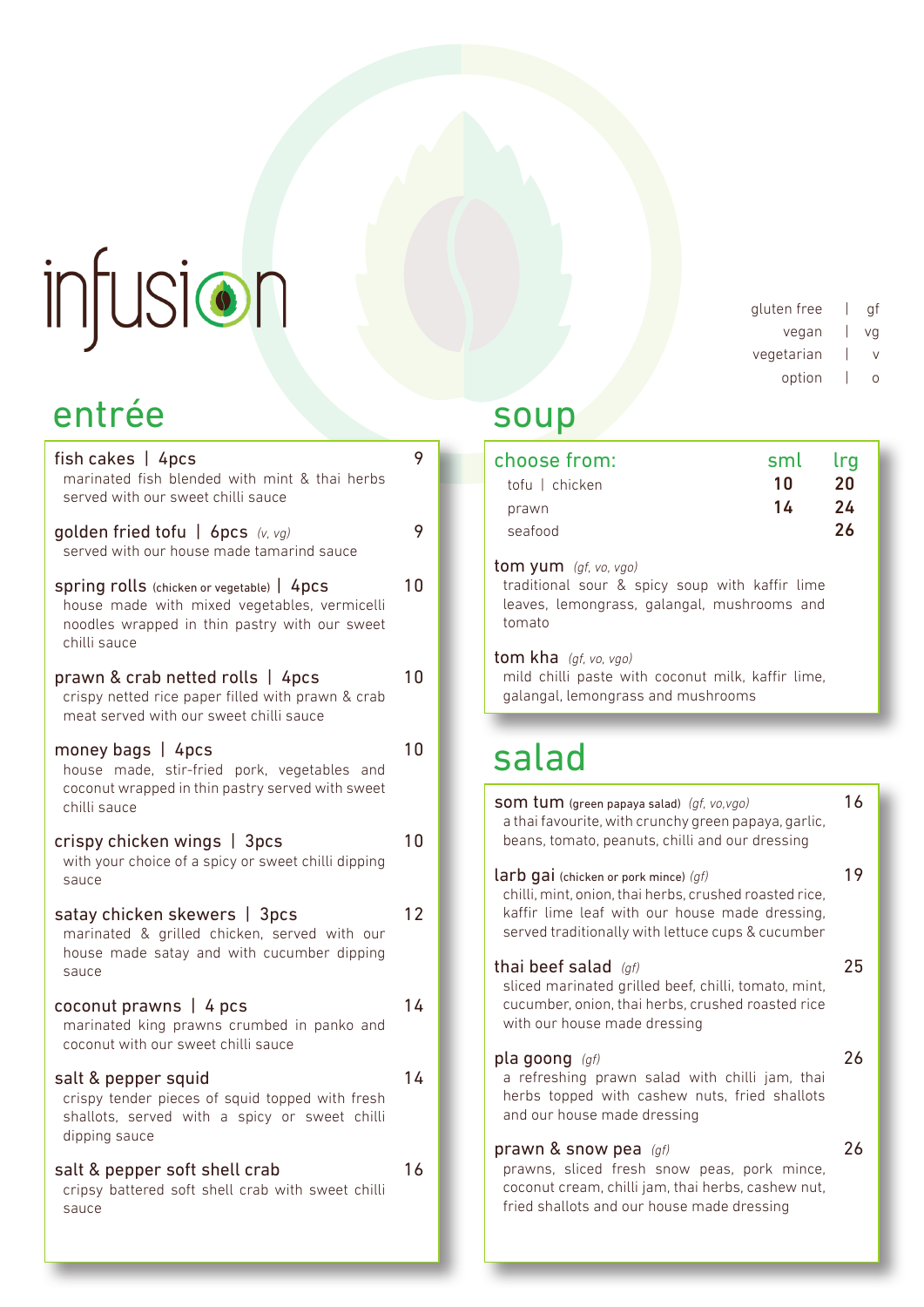#### gluten free | gf vegan | vg vegetarian option

### from the wok

#### choice of protein:

#### oyster sauce (pad namman hoey) *(gfo, vgo)*

your choice of protein with stir-fried vegetables and oyster sauce

#### pad prik khing *(gfo, vgo)*

your choice of protein stir-fried with chilli paste, red capsicum, kaffir lime leaf & green beans

#### pad kra pao (chicken or pork mince) *(gfo, vgo)* chilli basil, traditionally prepared & stir-fried with fresh thai basil, garlic, onion, green beans, bamboo shoots & fresh chilli

#### crispy chicken cashew nut *(gfo, vgo)*

crispy chicken stir-fried with capsicum, onion & chilli jam, tossed with shallots and cashew nuts

garlic & pepper (pad kratheiym phrikthiy) *(gfo, vgo)* your choice of protein stir-fried with garlic, pepper, mixed vegetables & our house sauce

pork belly w/ basil (pad kra pao moo krob) *(gfo, vgo)* pork belly stir-fried with garlic, fresh chilli, onion, green beans, bamboo shoots and fresh thai basil

pork belly w/ greens (pad kana moo krob) *(gfo, vgo)* pork belly stir-fried with garlic and asian greens in oyster sauce

pad cha talay (hot & spicy seafood) *(gfo, vgo)* a mix of prawns, mussels, squid & fish pieces in a hot & spicy stir fry with green peppercorns, thai basil, green beans, capsicum & bamboo shoots

## side dishes

thai omelette (kai jeaw moo sab) *(gf, vo)* 17 blended with minced pork & our seasoning, this is a great accompaniment to any stir fry dish change minced pork to chopped prawns........ +3.0

morning glory (pak boong fai daeng) *(gf, v, vg)* 16 chinese water spinach stir-fried with fresh chilli, garlic & soybean paste (subject to availability)

### curry dishes

#### choice of protein:

#### panang curry *(gf)*

very mild, creamy curry with coconut cream, kaffir lime leaf, thai basil, green beans & pea eggplant

#### red curry *(gf)*

mild curry with coconut cream, bamboo shoots, kaffir lime leaf, thai basil & thai eggplants

#### green curry *(gf)*

spicy curry with coconut cream, bamboo shoots, kaffir lime leaf, thai basil & thai eggplants

#### massaman beef curry *(gf)* 25

tender, slow cooked beef in a creamy curry with potato, sweet potato & onion topped with roasted peanuts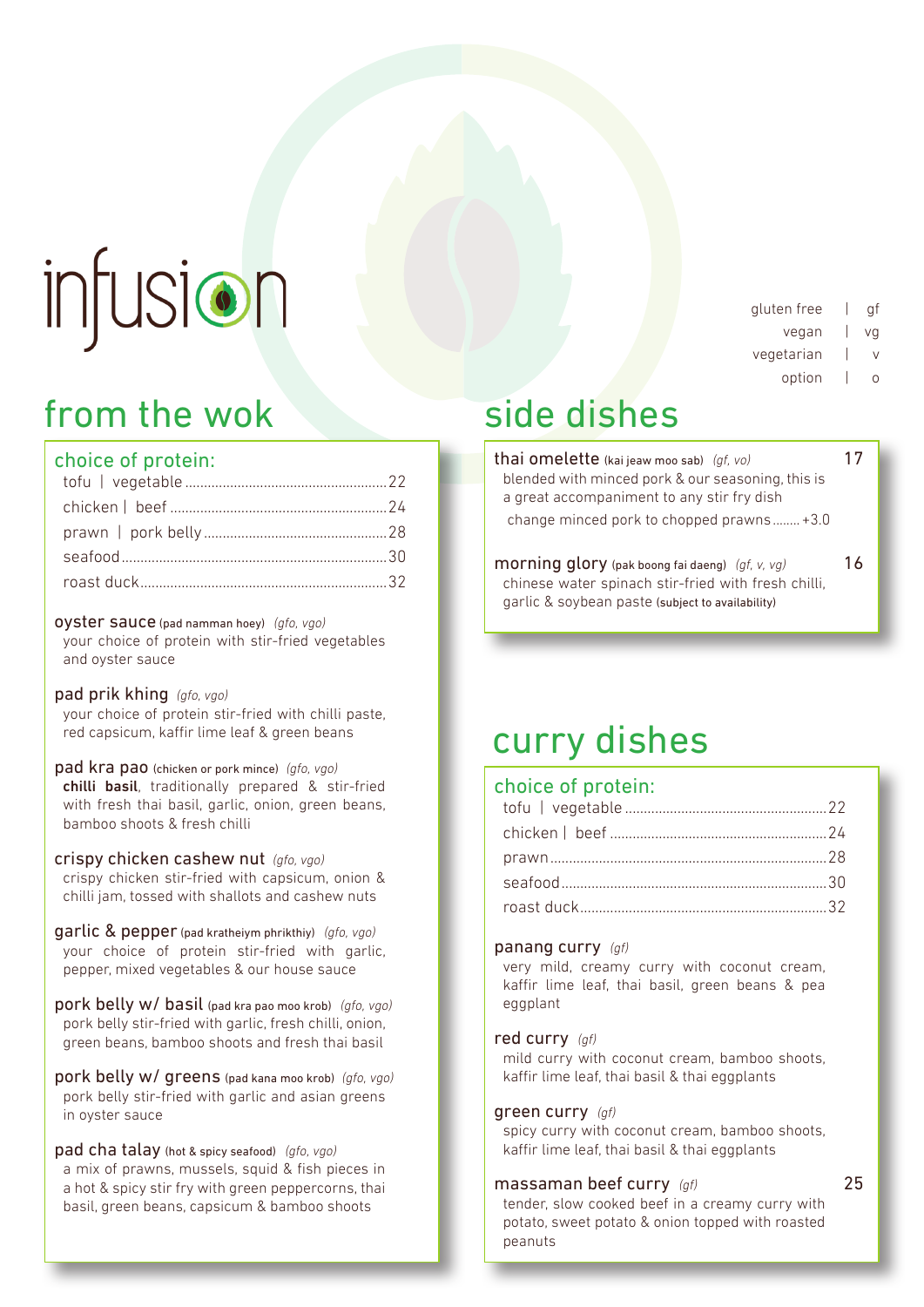## noodles & rice

#### choice of protein:

#### pad thai *(gfo, vo, vgo)*

thai style thin rice noodles with your choice of protein, stir-fried with bean sprouts, egg, tofu, shallots and crushed peanuts

#### pad see ew *(gfo, vo, vgo)*

flat rice noodles with your choice of protein, stirfried with egg, asian greens and sweet soy sauce

pad kee mao (drunken noodles) *(gfo, vo, vgo)*

spicy stir-fried flat rice noodles, with your choice of protein, egg, garlic, fresh chilli, thai basil and oyster sauce

#### oriental style *(gfo, vo)*

egg noodles with your choice of protein, stir-fried with egg, chilli jam, onion & fresh shallots, topped with cashew nuts

#### thai style fried rice *(gfo, vo, vgo)*

your choice of protein stir-fried with egg, shallots, onions and asian greens

#### infusion special fried rice *(gf)* 26 tender chicken & prawns stir-fried with pineapple, garlic, egg, onion, shallots & cashew nuts (ask for our house made chilli sauce if you like it spicy)

roti bread 2pcs (v) 6 pan fried flat bread, perfect with our curry dishes

| jasmine rice (steamed) | small $4 \mid$ large 6 |  |
|------------------------|------------------------|--|
| coconut rice           | small $5$   large $7$  |  |

#### gluten free | gf vegan | vg vegetarian option

### chilli meter - select your pain level

 $\bigwedge$  2 - make me cry

 $\bigotimes$  0 - don't hurt me

 $\bigcup$  1 - I can take it

 $\mathbf{3}$  - call the paramedics

#### † gluten free, vegan & vegetarian customers

Several ingredients used in preparing our house made base sauces do contain gluten, animal and fish products, however:

- Menu items denoted as gluten free, vegetarian or vegan (gf, v or vg) are already prepared in this manner and priced accordingly.
- On menu items denoted with gfo, vo or vgo you may request the option to have your meal prepared as gluten free, vegetarian or vegan; we will substitute for gluten free and/ or plant based sauces (soy, oyster & fish sauce). Please note this will incur an additional charge of \$1.00 per dish.

#### food allergy statement

while we will endeavour to accommodate requests for special meals for customers who have food allergies or intolerances, we cannot guarantee completely allergy-free meals. This is due to the potential of trace allergens in the working environment and supplied ingredients.